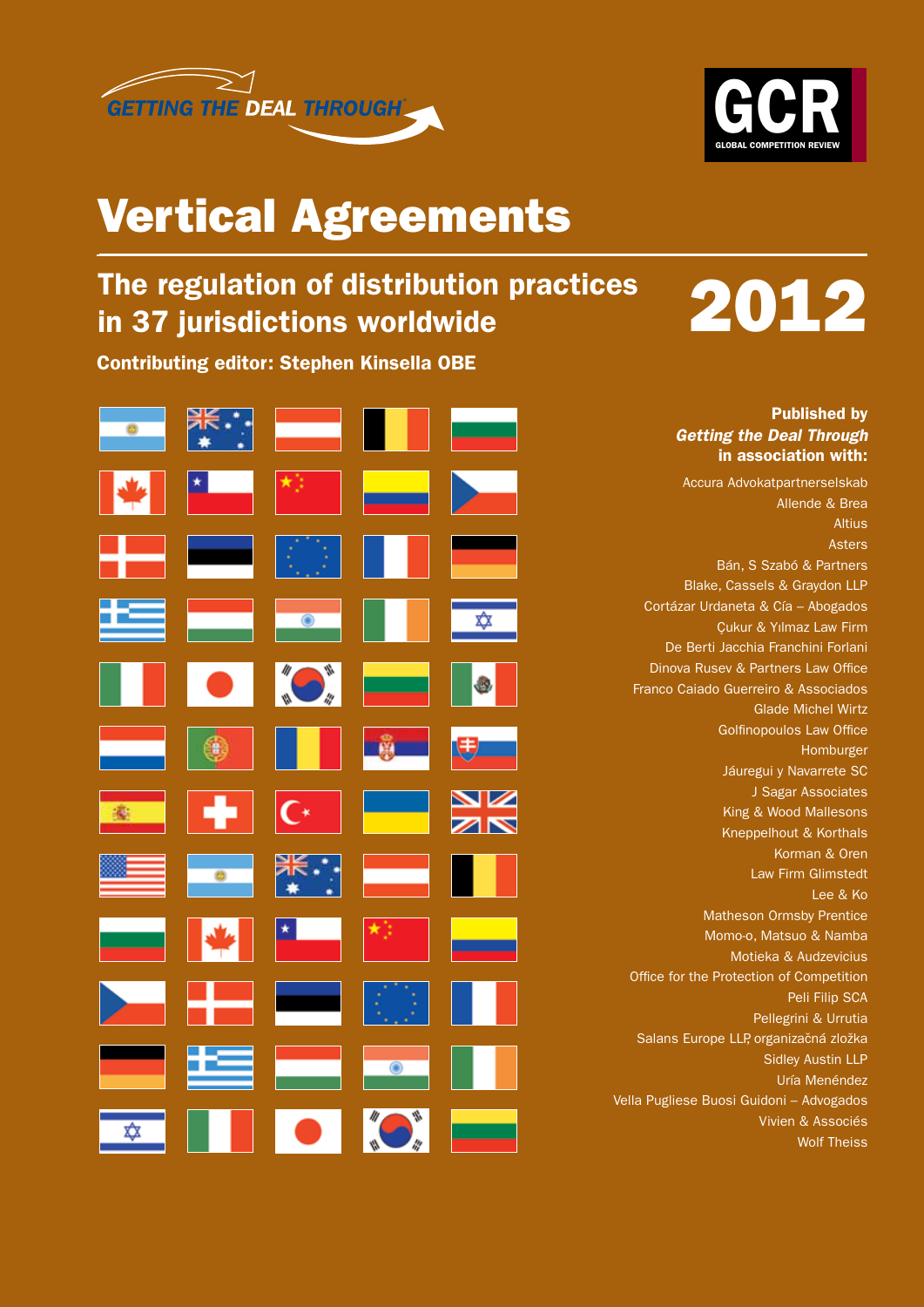**GETTING THE DEAL THROUGH®** 

#### **Vertical** Agreements 2012

Contributing editor Stephen Kinsella OBE Sidley Austin LLP

Business development managers Alan Lee George Ingledew Robyn Hetherington Dan White

Marketing managers Ellie Notley Alice Hazard

Marketing assistants William Bentley

Admin assistant Megan Friedman

Marketing manager (subscriptions) Rachel Nurse *Subscriptions@ GettingTheDealThrough.com*

Assistant editor Adam Myers

Editorial assistant Lydia Gerges Senior production editor

Jonathan Cowie

Chief subeditor Jonathan Allen

Subeditor Joanne Morley

Editor-in-chief Callum Campbell

Publisher Richard Davey

ISSN 1753-9250

#### Vertical Agreements 2012 Published by Law Business Research Ltd 87 Lancaster Road London, W11 1QQ, UK Tel: +44 20 7908 1188 Fax: +44 20 7229 6910 © Law Business Research Ltd 2012 No photocopying: copyright licences do not apply.

The information provided in this<br>publication is general and may not apply<br>in a specific situation. Legal advice should<br>always be sought before taking any legal<br>action based on the information provided.<br>This information is

Printed and distributed by Encompass Print Solutions Tel: 0844 2480 112



| www.fsc.org                    |
|--------------------------------|
| MIX                            |
| Paper from<br>ponsible sources |

| <b>Argentina</b> Julián Peña Allende & Brea                                                                                | 3   |
|----------------------------------------------------------------------------------------------------------------------------|-----|
| <b>Australia</b> Wayne Leach and Sharon Henrick King & Wood Mallesons                                                      | 10  |
| <b>Austria</b> Guenter Bauer and Robert Wagner Wolf Theiss                                                                 | 17  |
| <b>Belgium</b> Carmen Verdonck and Jenna Auwerx Altius                                                                     | 25  |
| <b>Brazil</b> Priscila Brolio Gonçalves and Ana Carolina Cabana Zoricic<br>Vella Pugliese Buosi Guidoni - Advogados        | 34  |
| <b>Bulgaria</b> Milen Rusev Dinova Rusev & Partners Law Office                                                             | 42  |
| Canada Jason Gudofsky, Micah Wood and Joshua Krane Blake, Cassels & Graydon LLP                                            | 49  |
| <b>Chile</b> Julio Pellegrini and Pedro Rencoret Pellegrini & Urrutia                                                      | 57  |
| <b>China</b> Chen Yang and Lei Li Sidley Austin LLP                                                                        | 64  |
| Colombia Javier Cortázar-Mora Cortázar Urdaneta & Cía - Abogados                                                           | 72  |
| Czech Republic Michael Mikulík and Michal Petr Office for the Protection of Competition                                    | 79  |
| <b>Denmark</b> Christina Heiberg-Grevy and Malene Gry-Jensen Accura Advokatpartnerselskab                                  | 87  |
| <b>Estonia</b> Triin Tuulik and Marko Tiiman Law Firm Glimstedt                                                            | 94  |
| <b>European Union</b> Stephen Kinsella OBE, Stephen Spinks, Patrick Harrison, Rosanna Connolly<br><b>Sidley Austin LLP</b> | 102 |
| <b>France</b> Muriel Perrier Vivien & Associés                                                                             | 114 |
| Germany Markus M Wirtz and Silke Möller Glade Michel Wirtz                                                                 | 121 |
| <b>Greece</b> Christos Golfinopoulos Golfinopoulos Law Office                                                              | 130 |
| <b>Hungary</b> Chrysta Bán Bán, S Szabó & Partners                                                                         | 138 |
| <b>India</b> Amit Kapur, Farhad Sorabjee and Amitabh Kumar J Sagar Associates                                              | 145 |
| <b>Ireland</b> Helen Kelly and Bonnie Costelloe Matheson Ormsby Prentice                                                   | 153 |
| <b>Israel</b> William B Korman and Nachum Oren Korman & Oren                                                               | 161 |
| <b>Italy</b> Fabio Ferraro and Andrew G Paton De Berti Jacchia Franchini Forlani                                           | 171 |
| <b>Japan</b> Nobuaki Mukai Momo-o, Matsuo & Namba                                                                          | 182 |
| Korea Sung Man Kim Lee & Ko                                                                                                | 190 |
| Lithuania Emil Radzihovsky, Giedrius Kolesnikovas and Ramūnas Audzevičius<br>Motieka & Audzevicius                         | 197 |
| <b>Mexico</b> David Hurtado Badiola and Manuel Iglesias Aguilera Jáuregui y Navarrete SC                                   | 207 |
| Netherlands Esther Glerum-Van Aalst, Marleen de Putter and Andre Reznitchenko<br>Kneppelhout & Korthals                    | 216 |
| <b>Portugal</b> Joana Gomes dos Santos Franco Caiado Guerreiro & Associados                                                | 222 |
| Romania Carmen Peli and Manuela Lupeanu Peli Filip SCA                                                                     | 229 |
| Serbia Guenter Bauer, Beba Miletić and Maja Stanković Wolf Theiss                                                          | 238 |
| Slovakia Katarína Pecnová Salans Europe LLP, organizačná zložka                                                            | 246 |
| Spain Edurne Navarro Varona and Luis Moscoso del Prado Uría Menéndez                                                       | 253 |
| <b>Switzerland</b> Franz Hoffet, Marcel Dietrich, Gerald Brei and Andrea Eugster Homburger                                 | 261 |
| Turkey Özlem Kurt Çukur & Yılmaz Law Firm                                                                                  | 269 |
| <b>Ukraine</b> Igor Svechkar and Tetiana Vovk Asters                                                                       | 276 |
| <b>United Kingdom</b> Stephen Kinsella OBE, David Went, Patrick Harrison, Rosanna Connolly<br><b>Sidley Austin LLP</b>     | 284 |
| United States Joel Mitnick Sidley Austin LLP                                                                               | 296 |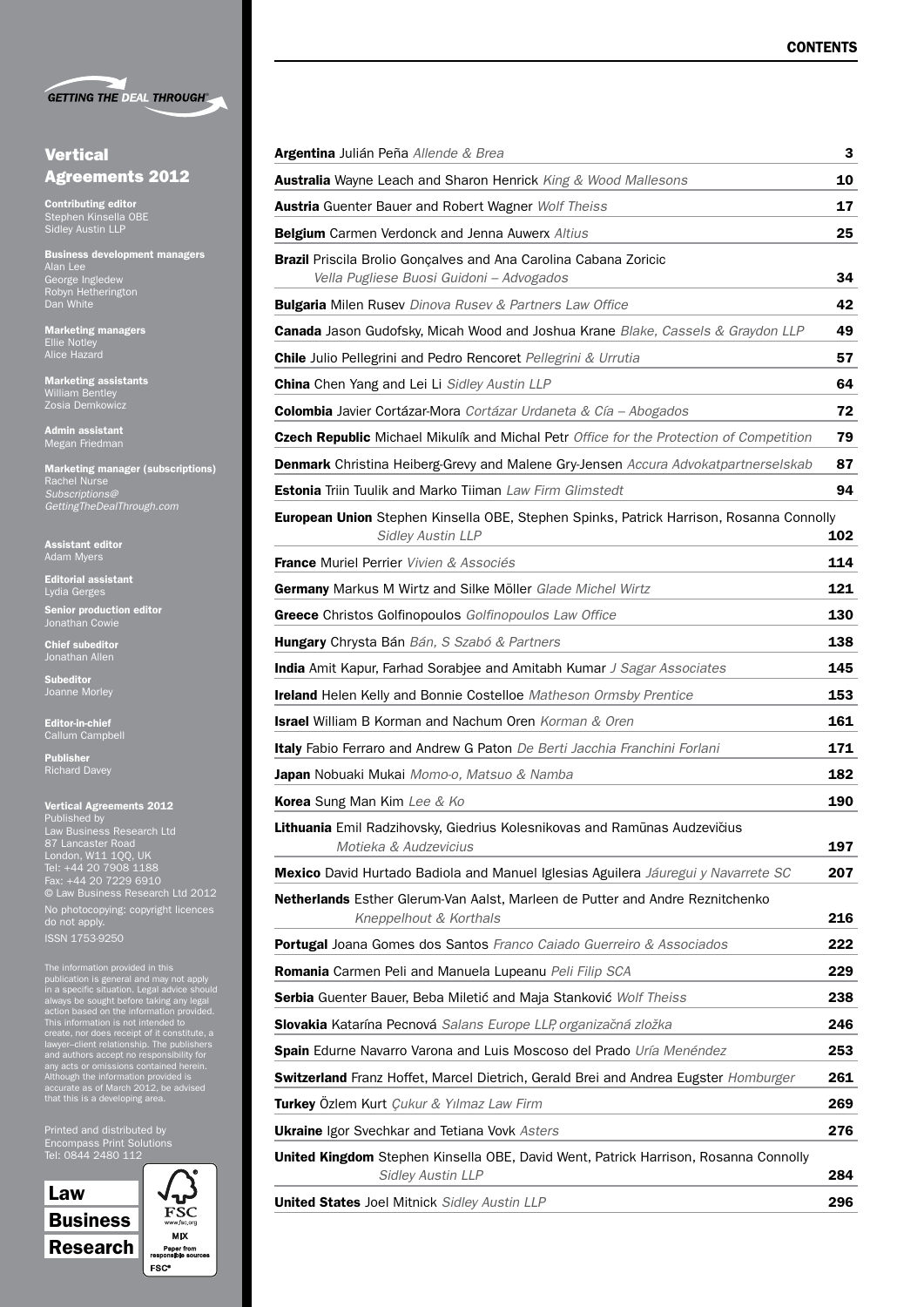# Greece

#### Christos Golfinopoulos

Golfinopoulos Law Office

#### Antitrust law

1 What are the legal sources that set out the antitrust law applicable to vertical restraints?

The legal source that sets out the antitrust law applicable to vertical restraints is Law No. 3959/2011 on Protection of Free Competition (the Law), which entered into force on 20 April 2011 and replaced Law No. 703/1977 on Control of Monopolies and Oligopolies and Protection of Free Competition. It has been amended by Law No. 4013/2011 (15 September 2011). The text of the law and its amendment is available in Greek on the Hellenic Competition Commission's (the HCC) website at www.epant.gr/nsubcategory. php?Lang=gr&id=240.

In line with article 101(1) of the Treaty on the Functioning of the European Union (TFEU) (formerly 81(1) of the EC Treaty), article 1(1) of the Law prohibits all agreements and concerted practices between undertakings and decisions by associations of undertakings, that have as their object or effect the prevention, restriction or distortion of competition within the Greek territory.

Agreements, decisions or concerted practices that fall within the prohibition of article 1(1) are exempted under article 1(3) of the Law, provided the agreement, decision or concerted practice under examination:

- contributes to the improvement of production or distribution of goods or to the promotion of technical or economic progress;
- ensures at the same time a fair share of the resulting benefits to consumers;
- contains only those restrictions absolutely necessary for the attainment of the above objectives; and
- does not allow the undertakings concerned to eliminate competition in a substantial part of the relevant market.

#### Types of vertical restraint

2 List and describe the types of vertical restraints that are subject to antitrust law. Is the concept of vertical restraint defined in the antitrust law?

The prohibition of article 1(1) of the Law extends to agreements consisting, particularly, in:

- directly or indirectly determining selling or purchase prices or any other trading condition;
- limiting or controlling production, supply, technological development or investments;
- sharing of markets or sources of supply;
- applying dissimilar trading conditions to equivalent transactions, in a way that hinders the operation of competition, in particular the unjustifiable refusal to sell, purchase or enter into any other transaction; or
- making the conclusion of contracts subject to acceptance by the other contracting parties of supplementary obligations which, by

their nature or according to commercial usage, have no connection with the subject of such contracts.

Restrictions between undertakings operating at a different level of the production or distribution chain, whose object or effect may fall within any of the prohibitions listed above, constitute vertical restraints covered by antitrust law. The list is indicative and therefore non-exhaustive. The most common vertical restraints dealt with by the HCC include resale price maintenance, territorial and customer restrictions, exclusive supply and dealing. In practice, the HCC has applied by analogy the criteria set out in EC Regulation No. 2790/1999 on the application of article 101(3) TFEU to categories of vertical agreements and concerted practices and the relevant European Commission Guidelines on Vertical Restraints (see HCC announcement (17 December 2001) on the application of EC Regulation No. 2790/1999 at www.epant.gr/img/x2/categories/ ctg277\_3\_1196950972.pdf). Article 1(4) of the Law now explicitly provides that the provisions of the EU Regulations on the application of article 101(3) TFEU shall apply by analogy when examining the application of article 1(3) of the Law to agreements, decisions and concerted practices that are not likely to affect trade between member states.

#### Legal objective

3 Is the only objective pursued by the law on vertical restraints economic, or does it also seek to promote or protect other interests?

As is evident from the wording of article 1, the objective pursued by the Law is economic, namely the protection of competition. In this respect, consumer benefit is also taken into consideration when applying article 1(3) of the Law.

#### Responsible authorities

4 Which authority is responsible for enforcing prohibitions on anticompetitive vertical restraints? Where there are multiple responsible authorities, how are cases allocated? Do governments or ministers have a role?

The HCC is responsible for enforcing article 1 of the Law (article 14 of the Law). The HCC is an authority with legal personality, administrative and economic independence, under the supervision of the minister of economy, competitiveness and marine (formerly minister of development) and is subject to parliamentary control. It consists of eight regular members, which include the president, the vice president and four rapporteurs. The HCC staff is organised under a directorate-general for competition and an independent office of internal affairs. The directorate-general for competition further consists of four directorates, the legal services directorate, two operational directorates and the administrative and financial support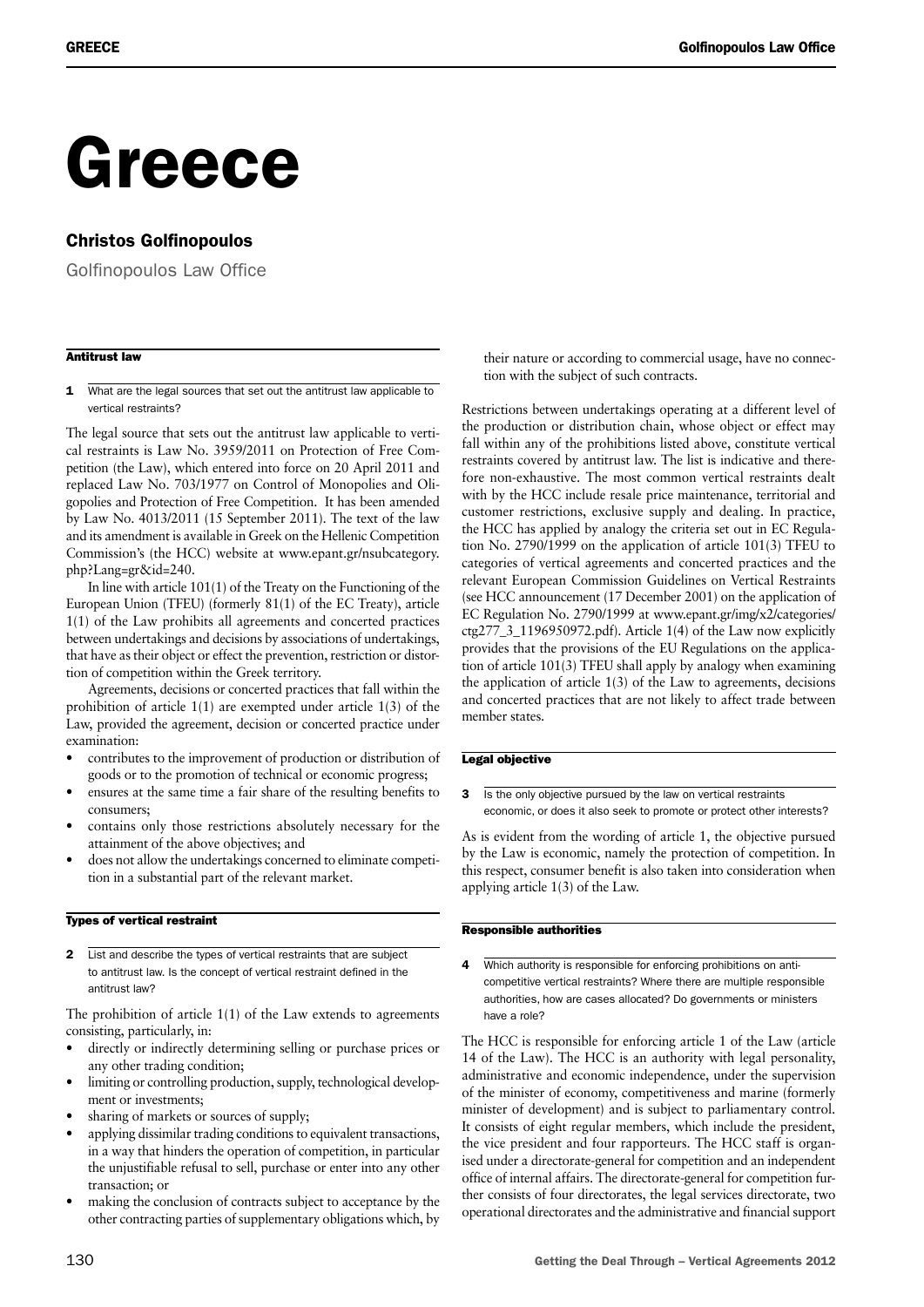directorate, plus a media sector unit and a research and processing of information unit. The HCC president's office and the legal support office also report directly to the president.

Since 2009, it is only the HCC, acting in plenary session, and not the minister, that may allow the block exemption of categories of agreements on the basis of article 1(3). The supervising minister may apply to the HCC for interim measures, which may only be adopted by the HCC, either following such an application or ex officio. Further intervention of the minister is limited to administrative and organisational matters of the HCC.

Actions for annulment of the HCC's decisions may be brought before the Athens Administrative Court of Appeals.

#### **Jurisdiction**

5 What is the test for determining whether a vertical restraint will be subject to antitrust law in your jurisdiction? Has the law in your jurisdiction regarding vertical restraints been applied extraterritorially? Has it been applied in a pure internet context and if so what factors were deemed relevant when considering jurisdiction?

Under article 46 of the Law, article 1 covers all restrictions of competition that have or may have any impact or effect within the Greek territory, regardless of factors such as the place of execution of the agreement, or the parties' domicile or establishment.

#### Agreements concluded by public entities

6 To what extent does antitrust law apply to vertical restraints in agreements concluded by public entities?

Under article 6(1) of the previous Law No. 703/1977, the provisions of the Law explicitly applied to public undertakings and public utilities companies. It was also possible by ministerial decision, issued following an HCC opinion, to exclude such undertakings or categories of such undertakings from the application of the Law, for reasons of their greater importance to the national economy. Both provisions have been omitted from Law No. 3959/2011. Since there is no exception, the provisions of the Law will apply to public undertakings and public utilities companies in connection to their economic activities.

#### Sector-specific rules

7 Do particular laws or regulations apply to the assessment of vertical restraints in specific sectors of industry (motor cars, insurance, etc)? Please identify the rules and the sectors they cover.

No particular rules exist with regards to the assessment of vertical restrains in specific sectors of industry. Where appropriate for the analysis, the HCC will normally refer to the provisions of the existing EC Regulations (eg, in the motor-vehicle sector).

#### General exceptions

8 Are there any general exceptions from antitrust law for certain types of agreement containing vertical restraints? If so, please describe.

On 2 March 2006, the HCC issued a Notice on agreements of minor importance (de minimis), available at www.epant.gr/img/x2/categories /ctg250\_3\_1200308071.pdf. In this notice, the HCC uses marketshare thresholds to quantify what is not an appreciable restriction of competition under article 1 of the Law, in which case such agreements shall not be caught by the prohibition of article 1(1) of the Law. The Greek De Minimis Notice follows the European Commission Notice on agreements of minor importance that do not appreciably restrict competition under article 81(1) of the EC Treaty (post-Lisbon, article 101(1) TFEU) (OJ C 368, 22 December 2001, p13).

cation of these market share thresholds in various situations. Agreements containing hard-core restrictions, as defined in point 11 of the

situations:

#### **Agreements**

an exemption under the Notice.

9 Is there a definition of 'agreement' – or its equivalent – in the antitrust law of your jurisdiction?

The general rule is that, according to the HCC's view, an agreement between undertakings does not appreciably restrict competition within the meaning of article 1(1) of the Law in the following

if the aggregate market share held by the parties to the agreement does not exceed 5 per cent on any of the relevant markets affected by the agreement, where the agreement is made between undertakings which are actual or potential competitors on any of

if the market share held by each of the parties to the agreement does not exceed 10 per cent on any of the relevant markets affected by the agreement, where the agreement is made between undertakings that are not actual or potential competitors on any of these markets (agreements between non-competitors).

Furthermore, the Notice offers guidance on the calculation and appli-

Notice such as price fixing and market sharing, cannot benefit from

these markets (agreements between competitors); or

There is no definition of 'agreement' in the antitrust legal texts. By reference to settled case law of the Court of Justice of the European Union, the HCC accepts that in order for there to be an 'agreement' within the meaning of article 1(1) of the Law, it is sufficient that the undertakings in question have expressed their joint intention to conduct themselves on the market in a specific way. The form in which that common intention is expressed is irrelevant, so long as it expresses the parties' intention to behave on the market in accordance with the terms of the 'agreement'. The concept is based on a concurrence of wills between at least two parties, the form in which it is manifested being unimportant so long as it constitutes the faithful expression of the parties' intention (Decision 385/V/2008, by reference to EU case law 41/69, *Chemiefarma v Commission*, T-41/96, *Bayer v Commission*, T-208/01, *Volkswagen v Commission*). The HCC's assessment may vary in each case depending on whether a network of interrelated or similar agreements exists in the relevant market.

10 In order to engage the antitrust law in relation to vertical restraints, is it necessary for there to be a formal written agreement or can the relevant rules be engaged by an informal or unwritten understanding?

The form of the agreement is irrelevant. It may be an oral agreement, an agreement that was entered into by the parties 'silently' or an agreement that was not concluded in the specific form required by law. The form in which the agreement is manifested is unimportant so long as it constitutes the faithful expression of the parties' intention.

The HCC has found that agreements existed – as opposed to unilateral conduct falling outside the prohibition of article 1(1) of the Law – in situations where the distributors adapted their behaviour according to requests, circulars and guidelines that were communicated to them by their supplier. According to the HCC, the purpose of such communications was to specify the contractual terms of an informal (oral) long-term and uniform distribution network. 'Gentlemen's agreements' are also considered to accurately express the joint intention of the contracting parties. The mere participation of an undertaking in a meeting where an informal agreement or general consensus was reached may be sufficient to conclude that it was party to that agreement, in the absence of any public indication to the contrary.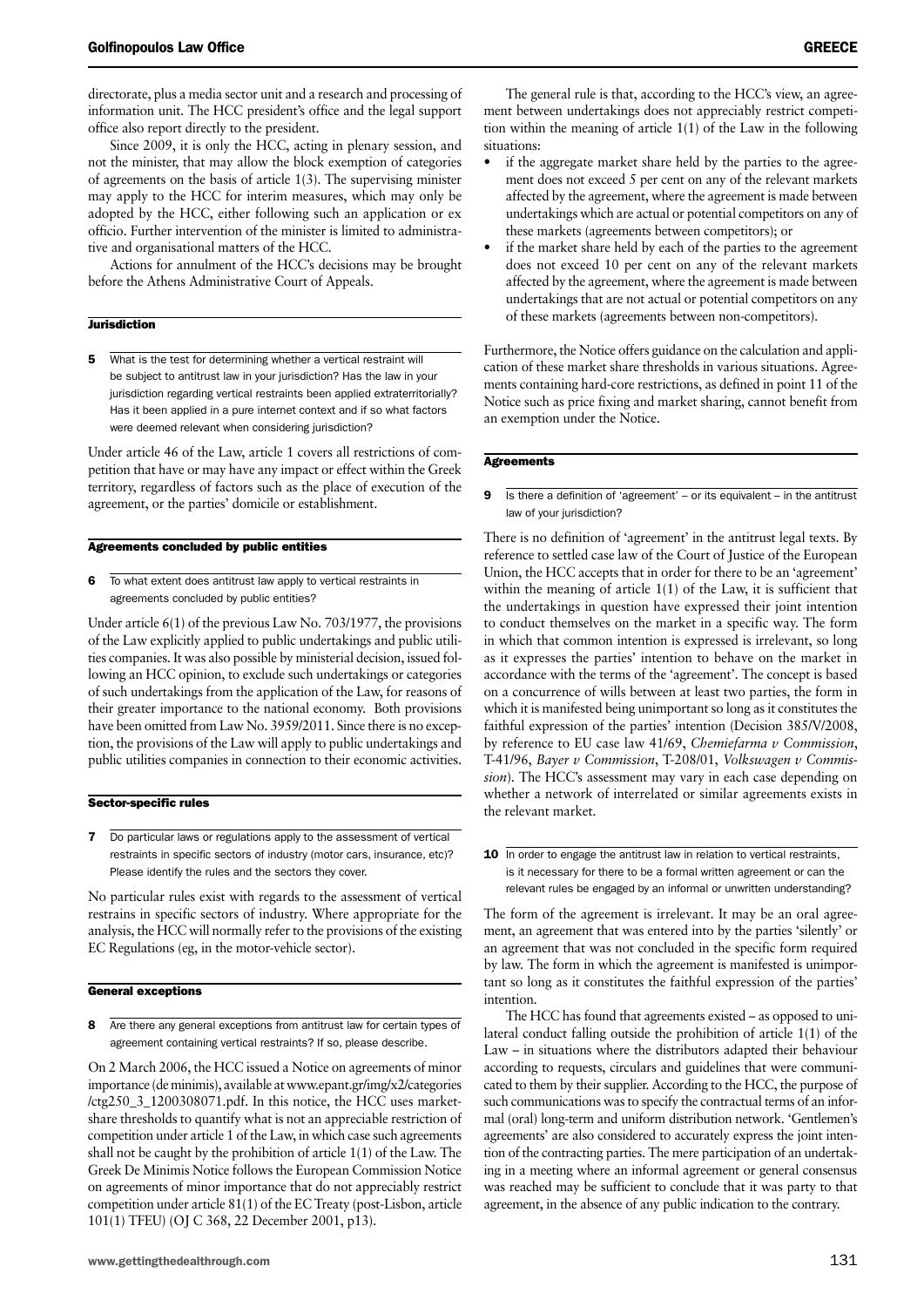#### Parent and related-company agreements

11 In what circumstances do the vertical restraints rules apply to agreements between a parent company and a related company (or between related companies of the same parent company)?

The HCC applies the 'single economic entity doctrine', by reference to case law of the European Court of Justice (ECJ), according to which vertical agreements between parent and subsidiary are not caught by the prohibition of article 1(1) of the Law, as they are considered to constitute an allocation of roles, efforts or functions within a single economic entity. The HCC will also examine whether the parent company directly or indirectly exercises control over a related undertaking, namely whether it has the power to exercise more than half the voting rights or has the power to appoint more than half the members of the supervisory board, board of management or bodies legally representing the undertaking, or has the right to manage the undertaking's affairs.

#### Agent–principal agreements

12 In what circumstances does antitrust law on vertical restraints apply to agent–principal agreements in which an undertaking agrees to perform certain services on a supplier's behalf for a sales-based commission payment?

Article 1 of the Law applies to agency agreements whereby the agent undertakes at least some of the risk or costs associated with carrying out its obligations under the agreement, for example, transport costs, advertising costs, costs for storage and maintenance of stock as well as financing or investment costs. The determining factor is whether the agent operates autonomously as an independent distributor carrying the related commercial and financial risks of his business, is free to decide his business strategy and is able to recover the investment costs that occurred in execution of the 'agency' agreement. Such cases are considered by the HCC, the Greek courts and commercial legal theory as non-genuine agency or distribution agreements, which are caught by article 1(1) of the Law.

13 Where antitrust rules do not apply (or apply differently) to agentprincipal relationships, is there guidance (or are there recent authority decisions) on what constitutes an agent–principal relationship for these purposes?

In contrast with non-genuine agency agreements (see question 12), antitrust rules do not apply to agent–principal relationships where the agent acts in the name and on behalf of the principal, so that the agent itself bears no business risk resulting from the agent–principal agreement and has no business independence (Case No. 392/V/2008). In such cases, the agent is not considered as an economically independent undertaking, hence article 1(1) of the Law does not apply. In Case No. 430/V/2009, the HCC found that the undertakings under question were genuine agents (and therefore antitrust rules did not apply) since they did not purchase any of the contract goods for resale and they did not undertake any of the risks, costs or investments characterising independent distributors (see question 12).

#### Intellectual property rights

14 Is antitrust law applied differently when the agreement containing the vertical restraint also contains provisions granting intellectual property rights (IPRs)?

If the granting of IPRs is not the main object of the agreement under examination, the HCC will apply the antitrust law on vertical restraints. The clauses that concern the transfer of IPRs must not have the same object or effect with any of the prohibited restrictions on vertical restraints. The HCC's practice and case law to date offer no significant guidance. It is expected to follow the relevant EU legislation and case law on this point.

#### Analytical framework for assessment

#### **15** Explain the analytical framework that applies when assessing vertical restraints under antitrust law.

In its analysis on vertical restraints, the HCC largely follows EU legislation and case law. This applies not only to the general legal framework but also to the competitive assessment of particular types of restraints. It is common for the HCC in its decisions to cite and apply the analysis relied on by the European Commission, the General Court and the Court of Justice of the European Union.

In that context, the HCC will consider those vertical restraints that have as their object the restriction or distortion of competition in the relevant market as most serious and will consider them as unlawful per se. Such restraints primarily consist in restricting the buyer's ability to determine resale prices (either by imposing fixed prices or maintaining minimum resale prices), allowing for absolute territorial protection by imposing restrictions on passive sales or restricting members of a selective distribution system supplying each other or end-users.

HCC practice has not always been uniform. According to early case law, agreements containing hard-core restrictions such as those mentioned above would escape the prohibition of article 1(1) where the parties' market share and turnover in the relevant market were insignificant, thus allowing for a conclusion that no restriction or distortion of competition was likely to occur in the relevant market. However, since the formal introduction of the De Minimis Notice (see question 8), hard-core restrictions such as those mentioned in point 11 of the Notice cannot be exempted and will always be considered unlawful per se.

Further, the HCC will examine whether an agreement falls within the exemption of article 1(3) of the Law. Agreements, decisions and concerted practices or categories thereof falling into the scope of article 1(1) of the Law are not prohibited, provided that all the conditions of article 1(3) are met (see question 1).

16 To what extent are supplier market shares relevant when assessing the legality of individual restraints? Are the market positions and conduct of other suppliers relevant? Is it relevant whether certain types of restriction are widely used by suppliers in the market?

The HCC has largely exempted agreements under article 1(3) of the former legal regime (Law No. 703/1977, in force until 20 April 2011) containing restrictions other than those considered as unlawful per se, mainly on the basis of the low market shares of the undertakings concerned in the relevant market – which in the vast majority of cases were below the de minimis threshold -– while reserving its right to withdraw the benefit of the exemption if market conditions change in the future. Incidentally, the HCC has considered whether long-term restrictions were necessary for the achievement of pro-competitive objectives and allowed consumers a fair share of the benefit.

The HCC has examined in a number of cases the legality of non-compete clauses by reference to market shares. If the market share of the supplier is above 30 per cent or the duration of the restrictions is longer than five years, the HCC will carefully examine the legality of the individual restraint in the context of the facts of each case. Normally, if the supplier has a dominant position, if there exists a very dense exclusive distribution network with small areas assigned to each distributor or if exclusive distribution is combined with exclusive supply, non-compete clauses are unlikely to qualify for an exemption. Competing suppliers' market shares have also been taken into account in the context of examining the cumulative foreclosure effect of similar exclusive distribution agreements between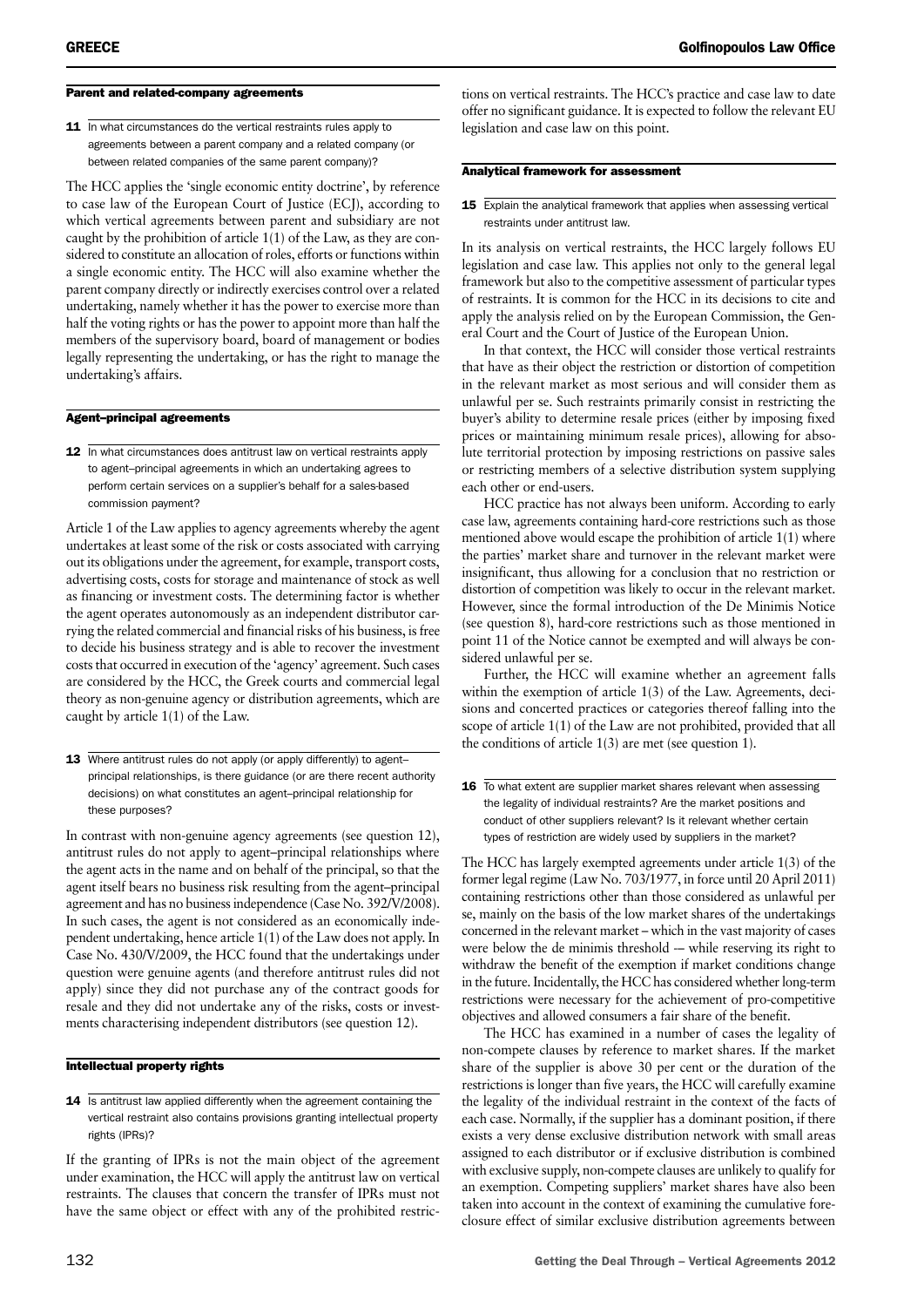few players in both the upstream and downstream markets.

When assessing individual restraints, the HCC closely follows the available guidance and precedents from EU legislation and case law, while it often cites the analysis for individual restraints in the European Commission's Vertical Guidelines.

17 To what extent are buyer market shares relevant when assessing the legality of individual restraints? Are the market positions and conduct of other buyers relevant? Is it relevant whether certain types of restriction are widely agreed to by buyers in the market?

The HCC considers that buying power may amplify the anticompetitive effects of restrictions in exclusive distribution agreements that are imposed by important buyers on one or several suppliers.

Buying power has been taken into account in the context of examining the cumulative foreclosure effect of similar exclusive distribution agreements between few players in both the upstream and downstream markets (Case 455/V/2009). Market shares between 27 and 45 per cent were sufficient to indicate significant buying power in a market where all the other competitors' market shares were below 10 per cent.

Following the adoption of EU Regulation No. 330/2010, which introduced a safe harbour buyer marker share threshold of up to 30 per cent, the HCC will apply the same criteria when assessing individual restraints.

#### Block exemption and safe harbour

18 Is there a block exemption or safe harbour that provides certainty to companies as to the legality of vertical restraints under certain conditions? If so, please explain how this block exemption or safe harbour functions.

No block exemption or safe harbour exists in the sense of EC Regulation No. 2790/1999 and EU Regulation No. 330/2010. However, in order to ensure a uniform application of national and EC law, the HCC interprets article 1 of the Law to vertical restraints by reference to the provisions of the EC Regulation, the EC guidelines on vertical restraints and relevant case law, as explicitly provided by article 1(4) of the Law.

#### Types of restraint

19 How is restricting the buyer's ability to determine its resale price assessed under antitrust law?

Price fixing and setting minimum prices, whether directly or indirectly, are unlawful (see question 15). Such restrictions constitute most serious violations of the antitrust law and may not fall within the exemption under article 1(3) of the Law. Indicative prices were also found to fall within the retail price maintenance restriction in cases where the supplier had the right under the agreement to claim compensation in the event of non-compliance of the retailer with the indicative price catalogue.

20 Have the authorities considered in their decisions or guidelines resale price maintenance restrictions that apply for a limited period to the launch of a new product or brand, or to a specific promotion or sales campaign; or specifically to prevent a retailer using a brand as a 'loss leader'?

There is no relevant guidance. The HCC is expected to follow the relevant EU legislation and case law on this point.

21 Have decisions or guidelines relating to resale price maintenance addressed the possible links between such conduct and other forms of restraint?

When examining a cartel case in the dairy products sector, the HCC decided to consider the vertical agreements between dairy companies and distributors separately and in isolation from the horizontal agreements between the same dairy companies, adopting separate fining decisions in each case.

In one case (376/V/08), the HCC examined an agreement between Greece's main public social security organisation (IKA) and a number of banks for the collection of the employers' contributions. The parties had agreed to a fixed fee for the banks' intervention of  $E1$  per transaction and three working days' valeur. The HCC found that this term fell within the prohibition of article 1(1) of the Law, as it constituted direct price fixing; however, it decided to exempt the agreement (individual exemption) under article 1(3) of the Law (not on the basis of a rule-of-reason analysis) due to the efficiencies that arose out of the agreement such as:

- the use of an automated and effective inter-banking system, where the uniform fee structure guaranteed the secure and smooth operation of the system and removed the burden of separate and time-consuming negotiations between the parties involved;
- all users of the system saved time and resources through the simplified procedures of the system; and
- the agreement concerned only the fees that IKA had to pay to the banks (and not the employers' costs), it was a result of a separate negotiation between IKA and the banks and respected the public policy principles (single fee paid from a public sector body to all the banks in exchange for comparable transactions).
- 22 Have decisions or guidelines relating to resale price maintenance addressed the efficiencies that can arguably arise out of such restrictions?

The HCC considers that cost efficiencies resulting from the mere exercise of market power should not be taken into account, especially when examining agreements containing hard-core restrictions such as resale price maintenance. The burden lies on the undertakings concerned to prove that their distribution system may bring about benefits that satisfy the conditions for an exemption.

In case 376/V/08, the HCC exempted under article 1(3) of the Law a price-fixing agreement between the IKA and a number of banks, taking account of the efficiencies that arose out of the particular agreement (see question 21).

Agreements that directly or indirectly have as their object the restriction of sales within the territory of the buyer or to customers to which the buyer may sell its products or services are considered serious restrictions of competition and will be found unlawful per se (see question 15).

However, a supplier may restrict the active sales of his direct buyers in the territory or to groups of customers which have exclusively been allocated to another buyer or which have been reserved for the supplier. These restrictions may not extend to passive sales within that territory or to those groups of customers. Passive sales restrictions result in market partitioning, impede intra-brand competition and may lead to maintaining price differentials within territories or group of customers, either in the wholesale or in the retail level of trade.

<sup>23</sup> How is restricting the territory into which a buyer may resell contract products assessed? In what circumstances may a supplier require a buyer of its products not to resell the products in certain territories?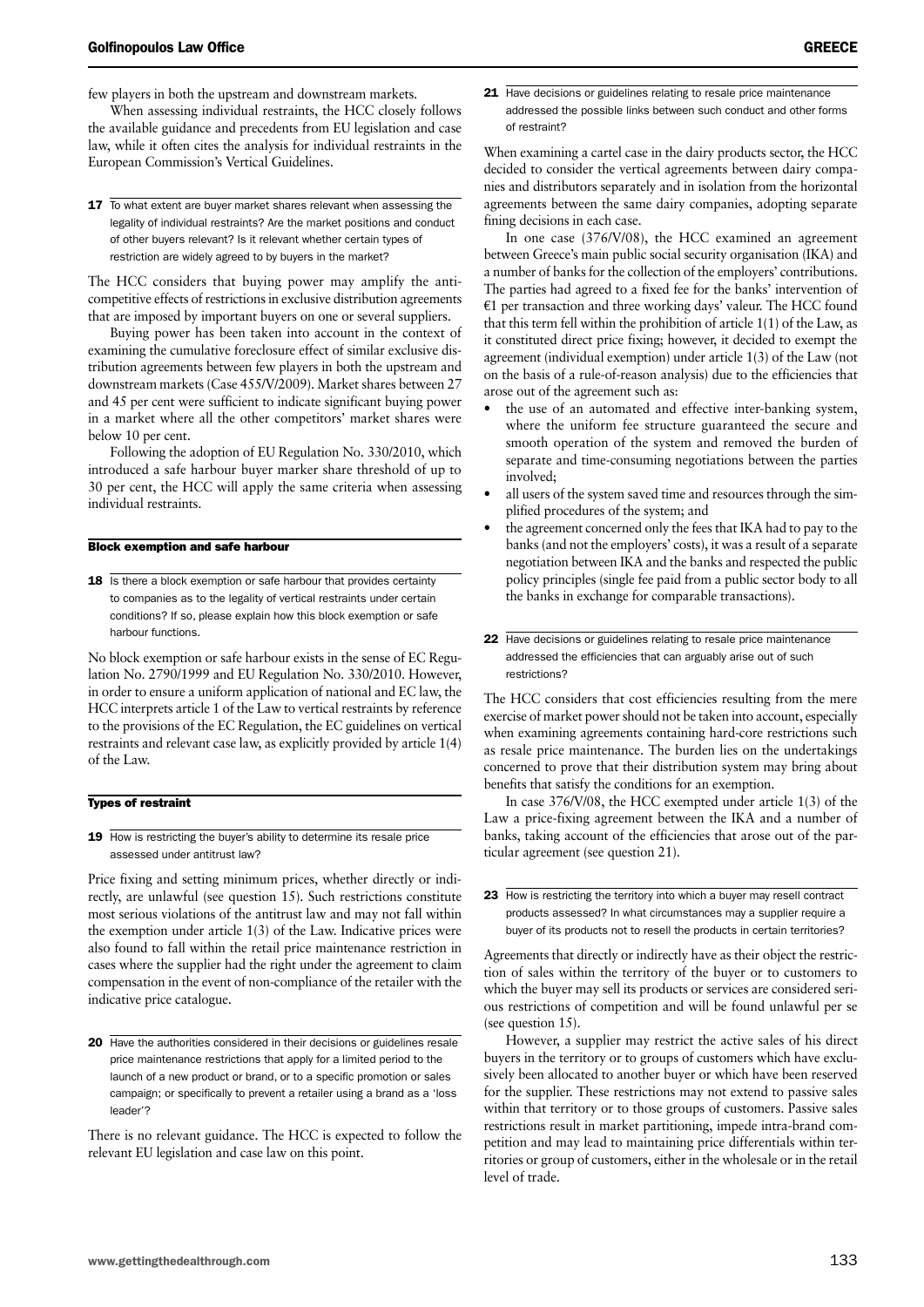24 Explain how restricting the customers to whom a buyer may resell contract products is assessed. In what circumstances may a supplier require a buyer not to resell products to certain resellers or endconsumers?

See question 23.

25 How is restricting the uses to which a buyer puts the contract products assessed?

The HCC's practice and case law to date offers no relevant guidance. It is expected to follow the relevant EU legislation and case law on this point.

26 How is restricting the buyer's ability to generate or effect sales via the internet assessed?

The HCC's practice and case law to date offers no relevant guidance. It is expected to follow the relevant EU legislation and case law on this point.

27 Have decisions or guidelines on vertical restraints distinguished in any way between different types of internet sales channel?

No relevant guidance exists to date.

28 Briefly explain how agreements establishing 'selective' distribution systems are assessed. Must the criteria for selection be published?

Clauses that are considered necessary for the establishment and effective operation of selective distribution systems and require an agreement between supplier and distributor such as product marketing, advertising promotions, obligation to purchase a production line or to stock minimum quantities, have been found to fall outside article 1(1) of the Law. The supplier may rely on these conditions to refuse a distributor to enter into the selective distribution system, provided these are applied uniformly to all authorised distributors and there is an objective justification for the refusal.

Regarding vertical restraints that are caught by antitrust law, the HCC applies the general analysis described in this chapter, closely following the EU legislation and case law.

29 Are selective distribution systems more likely to be lawful where they relate to certain types of product? If so, which types of product and why?

Selective distribution systems are more likely to comply with antitrust law when they relate to branded products of high quality and brand image or technically complex products. Because of the nature of the products concerned, certain objective restrictions will normally be allowed, especially those that may guarantee wide distribution of said products and strengthening their brand image, such as the qualities of the distributor (technical capabilities and professional qualifications), the premises of the distributor (appearance, etc), the protection of the product (storage and packaging conditions) and after-sales support.

30 In selective distribution systems, what kinds of restrictions on internet sales by approved distributors are permitted and in what circumstances? To what extent must internet sales criteria mirror offline sales criteria?

The HCC's practice and case law to date offers no relevant guidance. It is expected to follow the relevant EU legislation and case law on this point.

31 Has the authority taken any decisions in relation to actions by suppliers to enforce the terms of selective distribution agreements where such actions are aimed at preventing sales by unauthorised buyers or sales by authorised buyers in an unauthorised manner?

The HCC has ruled on selective distribution cases either following a notification of the agreement at the time of its conclusion or following complaints by distributors against suppliers for violation of contractual obligations or for refusal to supply. Hence, there is no particular guidance on this point.

32 Does the relevant authority take into account the possible cumulative restrictive effects of multiple selective distribution systems operating in the same market?

In its early case law (66/89), the HCC had to re-examine a selective distribution agreement to which negative clearance was initially granted, following the notification of a significant number of similar agreements covering an important part of the relevant market, thus changing the conditions of competition as a result of the cumulative effect of those agreements.

33 Has the authority taken decisions dealing with the possible links between selective distribution systems and resale price maintenance policies? If so, what are the key principles in such decisions?

The HCC has adopted decisions condemning resale price maintenance restrictions and practices within selective distribution systems, without however, laying down a set of principles or guidance specifically addressing the links between RPM and selective distribution.

34 Has the authority taken decisions (or is there guidance) concerning distribution arrangements that combine selective distribution with restrictions on the territory into which approved buyers may resell the contract products?

In Case No. 332/V/2007, the HCC noted, by reference to a contractual obligation on distributors to sell the products only through retails shops, that selected distributors must be free to conduct active or passive sales to end-users in the area of another member of the selective distribution network, even if they are not allowed to open a retail shop in that area.

In the motor vehicle sector, the HCC has examined distribution agreements whereby members of a selective distribution network were restricted to reselling the products in particular geographical areas and found such agreements to be in line with the provisions of the Commission Regulation 1475/1995, according to which exclusive and selective distribution clauses where regarded as indispensable measures of rationalisation in the motor vehicle industry.

#### 35 How is restricting the buyer's ability to obtain the supplier's products from alternative sources assessed?

The HCC considered such restrictions in a number of franchise agreements and declared them illegal (cases 51/1997 and 128/98). To the extent that the contract products are available through an authorised distribution channel that is not controlled by the supplier, any prohibition on the buyer's ability to obtain products from alternative sources will be found to restrict competition and will be considered invalid.

'English clauses', under which the buyer must notify his supplier and may accept a competing offer from another supplier only if the terms of that offer are more favourable, have been found to be abusive as akin to non-compete clauses (case 434/V/2009).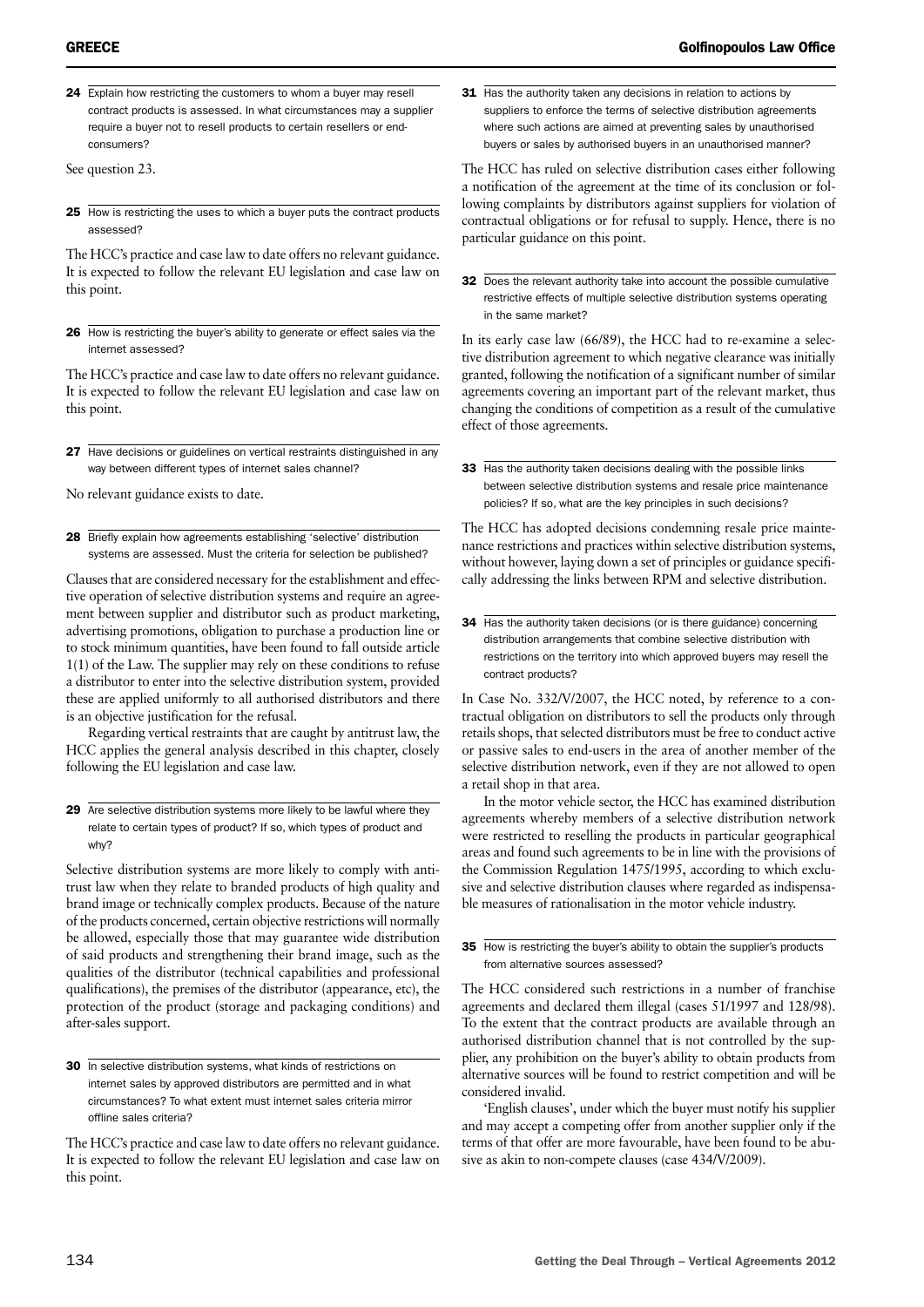36 How is restricting the buyer's ability to sell non-competing products that the supplier deems 'inappropriate' assessed?

The HCC's practice and case law to date offer no relevant guidance.

37 Explain how restricting the buyer's ability to stock products competing with those supplied by the supplier under the agreement is assessed.

This question was considered by the HCC in the context of a selective distribution system. It found that refusal of entry into the system was contrary to article 1(1) of the Law, insofar as the only justification behind the refusal was that the candidate distributor would not comply with the restriction not to stock competing products (case 271/2004).

38 How is requiring the buyer to purchase from the supplier a certain amount or minimum percentage of the contract products or a full range of the supplier's products assessed?

The HCC considers such clauses as non-compete restrictions and follows the European Commission analysis on this point.

However, in the context of franchise agreements, the HCC accepts that such restrictions do not fall within the prohibition of article 1 of the Law, even where the supplier imposes on the franchisee the obligation to purchase all of its products from the franchisor for the whole duration of the agreement. The justification is that these restrictions are considered necessary for the preservation of the identity and the reputation of the franchise network. Similarly, clauses where reasonable minimum turnover targets are imposed have occasionally been examined and have been found to be proportionate in the context of franchise agreements. Such restrictions have been accepted as lawful cases of default, granting the supplier the right to terminate an agreement.

39 Explain how restricting the supplier's ability to supply to other resellers, or sell directly to consumers, is assessed.

In cases of exclusive supply, the HCC will consider the market position of the supplier and the buyer in the relevant markets as well as the term of exclusivity (case 267/2004). A 10-year duration exclusivity clause was found to restrict the buyer's ability to source its supplies from other suppliers as well as the opportunity to potential suppliers to provide their goods or services to the buyer, and as such, it was caught by the prohibition of article 1(1) of the Law.

The application of article 1(3) may be justified, even for a 10-year term, where that period is necessary for the contracting parties to recover the costs of significant investments in a very competitive market. Factors such as the level and the expected pay-off of the investment, the parties' market shares as well as estimated consumer benefit will also be taken into consideration. The HCC largely relies on the analysis of the European Commission and the ECJ on this point.

40 To what extent are franchise agreements incorporating licences of IPRs relating to trademarks or signs and know-how for the use and distribution of products assessed differently from 'simple' distribution agreements?

Unlike simple distribution agreements, a franchise agreement, which is often combined with the supply of products, aims at the transfer of know-how, marketing, administrative and commercial methods and means, trademark licensing and the brand name of the supplier. In order to achieve its purpose, the franchisor must ensure that IP, expertise and methods transferred to the franchisee will not become widely known, to the benefit of his competitors, and the franchisor must be able to take appropriate measures to safeguard the good reputation and of his network, his brand name, trademark and corporate identity. Clauses that aim to safeguard the above conditions will not be found to distort competition within the meaning of article 1(1) of the Law.

Furthermore, exclusive supply clauses in the context of franchise agreements have qualified for an exemption under article 1(3) of the Law (under the previous legal regime), where no objective product standards exist, in order to safeguard the quality of the product, the brand name of the franchisor and its good reputation. Such restrictions may not extend to supplies from other franchisees (case 252/1995). A five-year duration of said restrictions is normally considered as justified.

41 Explain how a supplier's warranting to the buyer that it will supply the contract products on the terms applied to the supplier's most-favoured customer or that it will not supply the contract products on more favourable terms to other buyers is assessed.

Most-favoured-customer clauses have been considered in cases of selective distribution systems as restrictive of competition and thus unlawful (case 66/89), on the basis that buyers unable to fulfil those terms set by the supplier will find themselves at a competitive disadvantage to the rest of the resellers of the same products in the relevant market.

In the highly concentrated electricity market, the obligation on the supplier not to supply other buyers on most favourable terms where the buyer holds a dominant position was considered as a significant barrier to entry (case 458/V/2009). Nevertheless, the agreement qualified for an exemption under article 1(3) of the previous Law on the grounds that the market share of the particular supplier was insignificant (below 1 per cent) and the duration of the agreement was short (three years).

42 Explain how a buyer's warranting to the supplier that it will purchase the contract products on terms applied to the buyer's most-favoured supplier or that it will not purchase the contract products on more favourable terms from other suppliers is assessed.

No particular guidance exists on this point.

#### Notifying agreements

43 Outline any formal procedure for notifying agreements containing vertical restraints to the authority responsible for antitrust enforcement.

With the entry into force of Law No. 3959/2011 on 20 April 2011, the formal notification procedure under article 21 of the previous Law No.703/1977 was abolished.

#### Authority guidance

44 If there is no formal procedure for notification, is it possible to obtain guidance from the authority responsible for antitrust enforcement or a declaratory judgment from a court as to the assessment of a particular agreement in certain circumstances?

There is currently no legal provision or informal procedure allowing interested parties to obtain guidance on the legality of a particular agreement.

#### Complaints procedure for private parties

45 Is there a procedure whereby private parties can complain to the authority responsible for antitrust enforcement about alleged unlawful vertical restraints?

Under article 36(1) of the Law, any natural or legal person has the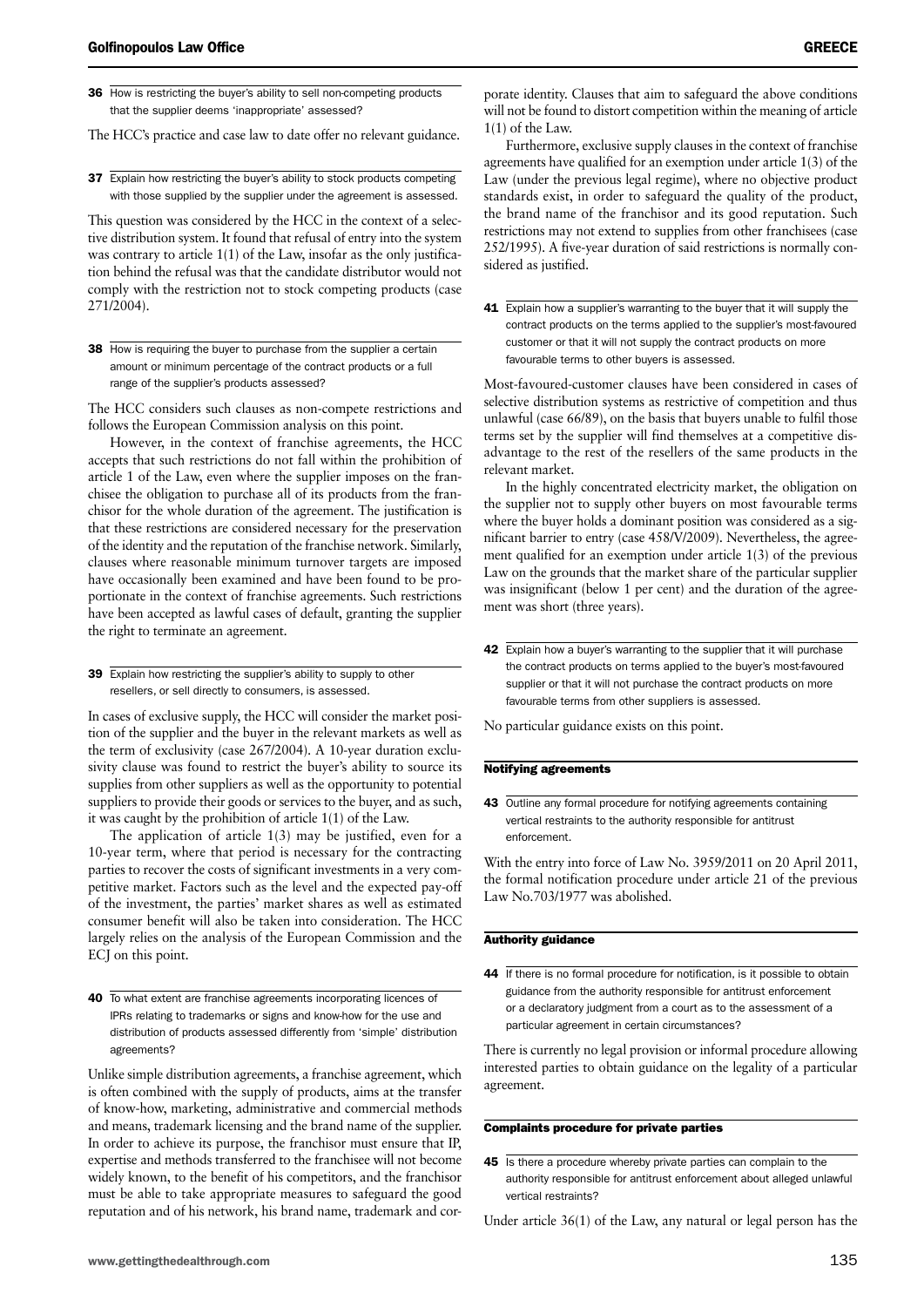right to file a complaint against an infringement of article 1 of the Law and article 101 TFEU. The HCC has published general criteria for the prioritisation of the cases before it and generally has discretion as to which complaints to pursue.

#### **Enforcement**

46 How frequently is antitrust law applied to vertical restraints by the authority responsible for antitrust enforcement? What are the main enforcement priorities regarding vertical restraints?

Vertical restraints cover a very small part of the HCC's workload, with just a few decisions issued each year.

47 What are the consequences of an infringement of antitrust law for the validity or enforceability of a contract containing prohibited vertical restraints?

The specific restrictions of the agreement are null and void. The validity of an agreement is not affected where the HCC considers the unlawful clauses to be independent of the rest of the contract. Under article 181 of the Greek Civil Code, the remaining clauses of the agreement are valid and enforceable if the parties would have entered into the agreement even without the clauses that were declared unlawful.

48 May the authority responsible for antitrust enforcement directly impose penalties or must it petition another entity? What sanctions and remedies can the authorities impose? What notable sanctions or remedies have been imposed? Can any trends be identified in this regard?

The HCC itself has the power to impose penalties, fines and pecuniary sanctions that are provided for in the provisions of the Law. In finding of a breach of article 1 of the Law or article 101 TFEU, the HCC may by decision:

- address recommendations;
- order the undertakings or the associations of undertakings concerned to bring the infringement to an end and refrain from it in the future;
- impose behavioural or structural measures, which must be necessary and expedient for the termination of the infringement and proportionate to the type and gravity of the infringement;
- impose a fine to the infringing undertakings or associations of undertakings or to those that do not comply with commitments undertaken, pecuniary sanction or both, in case of continuation or repetition of an infringement;
- threaten with a fine in case of continuation or repetition of an infringement; and
- impose the fine threatened, when by decision it finds the continuation or repetition of an infringement or the non-fulfilment of a commitment.

If, during an investigation the HCC considers that a violation of article 1 is likely to exist, it may also accept commitments from the undertakings concerned to end the suspected violation, making those commitments binding for them, even if only for a short period of time.

The fine for a violation of article 1 of the Law may reach 10 per cent of the turnover of the undertaking for the year during which the violation ceased. When a violation committed by an association of undertakings is linked with the activities of its members, the fine threatened or imposed may reach 10 per cent of the total turnover of its members. If the violation continues until the time of the decision, it is the turnover for the the previous financial year that is taken into account. The Law does not clarify whether it is the national or the worldwide turnover that will be taken into account; however, to date the fines imposed have been calculated on the basis of national turnover. A fine of  $\epsilon$ 10,000 per day may be imposed in cases of delay

to comply with a decision, according to its provisions. A notice on the calculation of fines is available at www.epant.gr/img/x2/categories/ ctg253\_3\_1193315361.pdf.

The HCC may also impose a fine of up to 10 per cent of the gross turnover of an undertaking for the current or the previous year when the violation occurred, in cases of non-compliance with a previous decision.

The legal representatives of the undertakings concerned as well as those persons responsible for carrying out the relevant decisions are held jointly and severally liable, with their own personal property, to pay the fine. An additional fine ranging from  $\epsilon$ 200,000 to  $\epsilon$ 2 million may be imposed on the above individuals if they participated in preparing, organising or committing the infringement.

The HCC may also order interim measures ex officio or following a request from the minister of development, in cases where a violation of article 1 of the Law or article 101 TFEU is likely, and there is an urgent case to avert imminent risk of irreparable damage to the public interest. A fine of  $E10,000$  per day may be imposed in cases of non-compliance with such a decision.

In one of its most publicised cases on vertical agreements, the HCC imposed (December 2007) total fines of  $E28.5$  million on supermarkets and dairy processors for resale price maintenance and passive sales restrictions. However, no particular trend can be established regarding the HCC's fining policy, considering the very few fining decisions on vertical restraints cases that the HCC has adopted to date. In those cases, the level of fines ranged up to 2 per cent of the national turnover of the undertaking concerned.

It should also be noted that the Law provides for criminal sanctions. Those who, whether individually or as representatives of legal entities, violate article 1 of the Law or article 101 TFEU face a fine ranging from  $£15,000$  to  $£150,000$ . If the infringing act concerns undertakings that are actual or potential competitors, the fine ranges from  $£100,000$  to  $£1$  million and a sentence of imprisonment of at least two years also applies.

#### Investigative powers of the authority

49 What investigative powers does the authority responsible for antitrust enforcement have when enforcing the prohibition of vertical restraints?

The HCC may conduct investigations on its own initiative following a complaint or following a request by the minister of development.

Acting within its investigative powers, the president of the HCC or an HCC official duly authorised by him may request information in writing from any person, undertaking or public authority. Failure by a natural person or an undertaking to fully comply with such an information request within the time limit set by the HCC may incur a fine of at least  $E15,000$  and up to 1 per cent of the national turnover of the undertaking that failed to provide the information.

Furthermore, in order to investigate a possible breach of article 1(1), HCC officials, entrusted with the powers of tax inspectors, have the authority to:

- inspect and receive copies or extracts of any kind of books, information, communications and documents of the undertakings concerned, even if they are in possession of their directors or any other personnel, regardless of their physical or electronic form or place of storage;
- confiscate books, documents and other evidence as well as electronic means for the storage and transfer of data that constitute professional information;
- inspect and collect information and data of mobile terminals, portable devices and their servers, even if they are located outside the buildings of the undertakings under investigation;
- conduct investigations at the offices and other premises and means of transportation of the undertakings concerned;
- secure any business premises, books or documents during the investigation;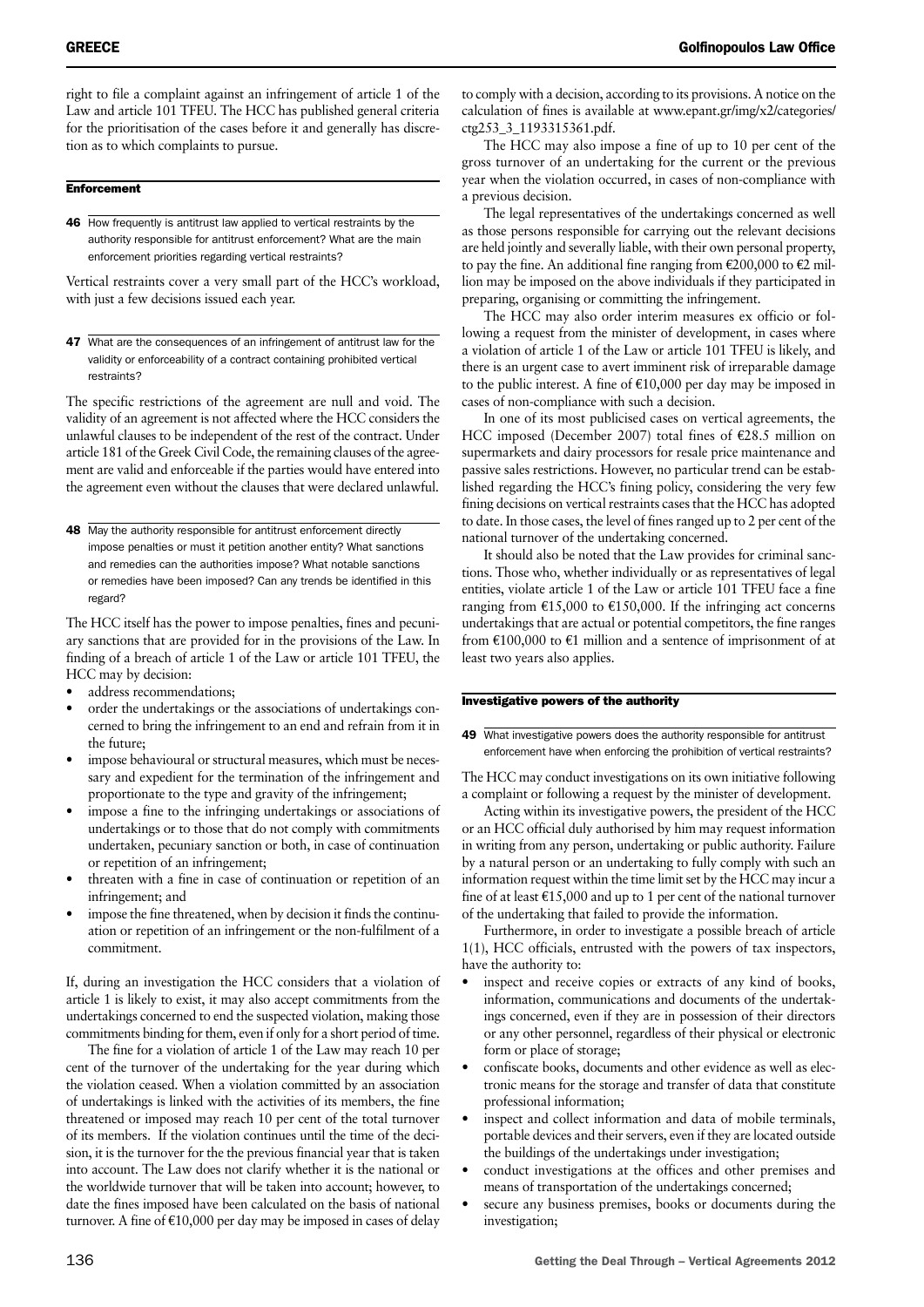- conduct searches at the private homes of managers, directors, administrators and, in general, persons entrusted with the management of a business, provided there is reasonable suspicion that books or other documents which belong to the undertaking concerned and are relevant to the investigation are kept there; and
- take sworn or unsworn testimonies, ask for explanations and record the relevant answers.

Obstructing the HCC's investigation or refusing to present the requested documents and information and provide copies incurs a fine of between  $\epsilon$ 15,000 and  $\epsilon$ 100,000. It is not uncommon that the HCC asks for the public prosecutor to be present during investigations.

#### Private enforcement

50 To what extent is private enforcement possible? Can non-parties to agreements containing vertical restraints obtain declaratory judgments or injunctions and bring damages claims? Can the parties to agreements themselves bring damages claims? What remedies are available? How long should a company expect a private enforcement action to take?

The legal basis for bringing an action for damages in Greece is article 914 of the Civil Code establishing tort liability, under which anyone can claim damages provided the following conditions are met:

- unlawful act;
- fault (intent or negligence);
- damage; and
- causal link between the unlawful act and the damage.

The civil courts have jurisdiction to hear such actions and may adjudicate compensation and reasonable pecuniary satisfaction in case of moral damage (article 932 of the Civil Code). Compensation may be awarded in the form of pecuniary damages or in natural restitution, depending on the specific circumstances of the case (article 297 of the Civil Code).

It may take up to two or three years for a court ruling on a private enforcement action in the first instance. The successful party may recover the legal costs that were necessary for supporting their action and minimum legal fees, according to the limits set by law.

#### Other issues

**51** Is there any unique point relating to the assessment of vertical restraints in your jurisdiction that is not covered above?

Article 18a of Law No. 146/1914 on unfair competition prohibits abusive behaviour towards economically dependent undertakings in vertical relationships, irrespective of the existence of a dominant position. For this reason, it is often referred to as part of the vertical agreements legal framework.

## GOLFINOPOULOS

#### Christos Golfinopoulos christos@golfinopoulos.com

Pantanassis 64 Tel: +30 2610 272628 26221 Patras Fax: +30 2610 272553 Greece www.golfinopoulos.com